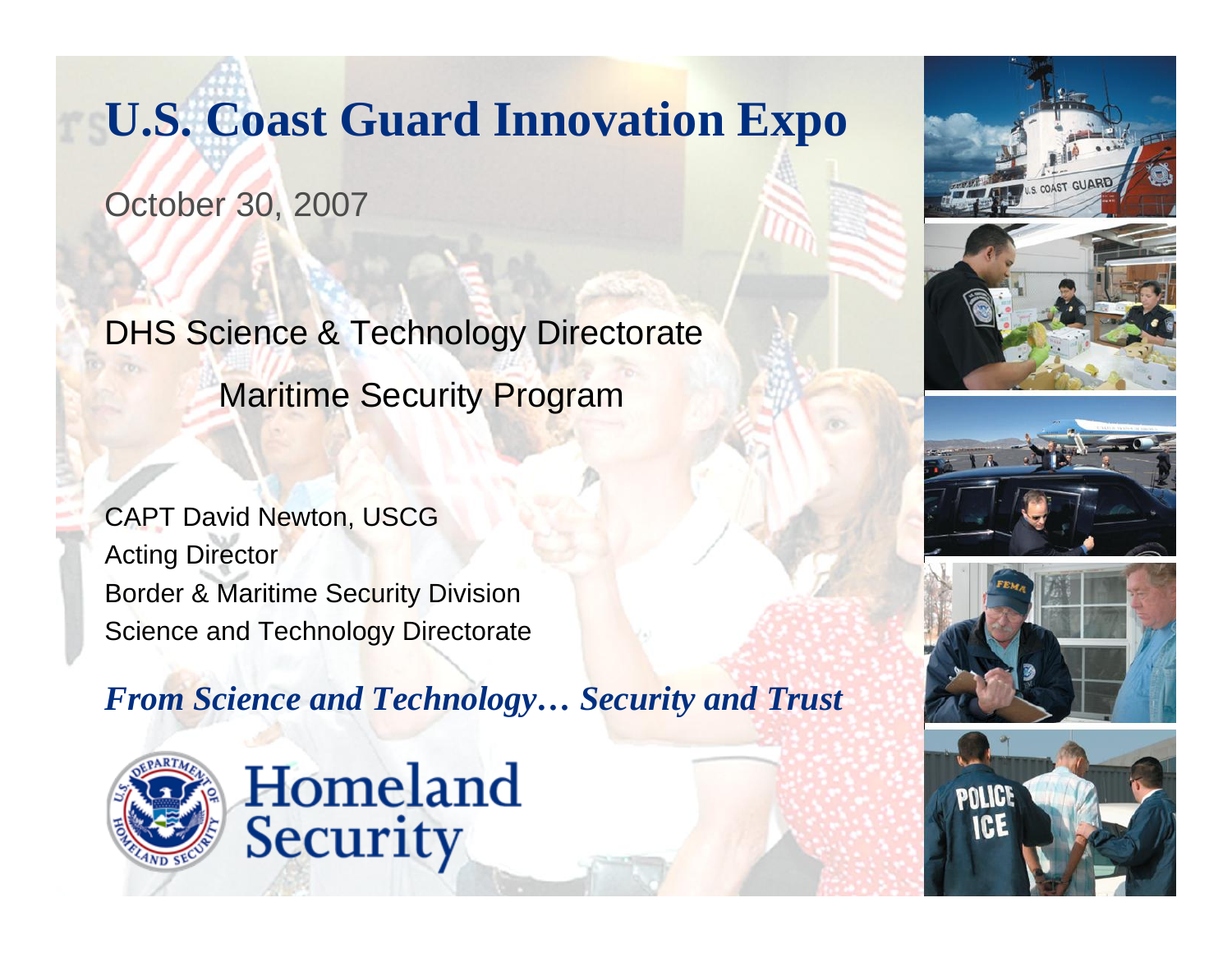# Representative Technology Needs

- Wide-area surveillance from the coast to beyond the horizon; port and inland waterways region – detect, ID, and track
- Data fusion and automated tools for command center operations
- Vessel compliance through non-lethal compliance methods
- Enhanced capability to continuously track contraband on ships or containers
- Improved ballistic personal protective equipment for officer safety
- Improved WMD detection equipment for officer safety; improved screening capability for WMD for maritime security checkpoints







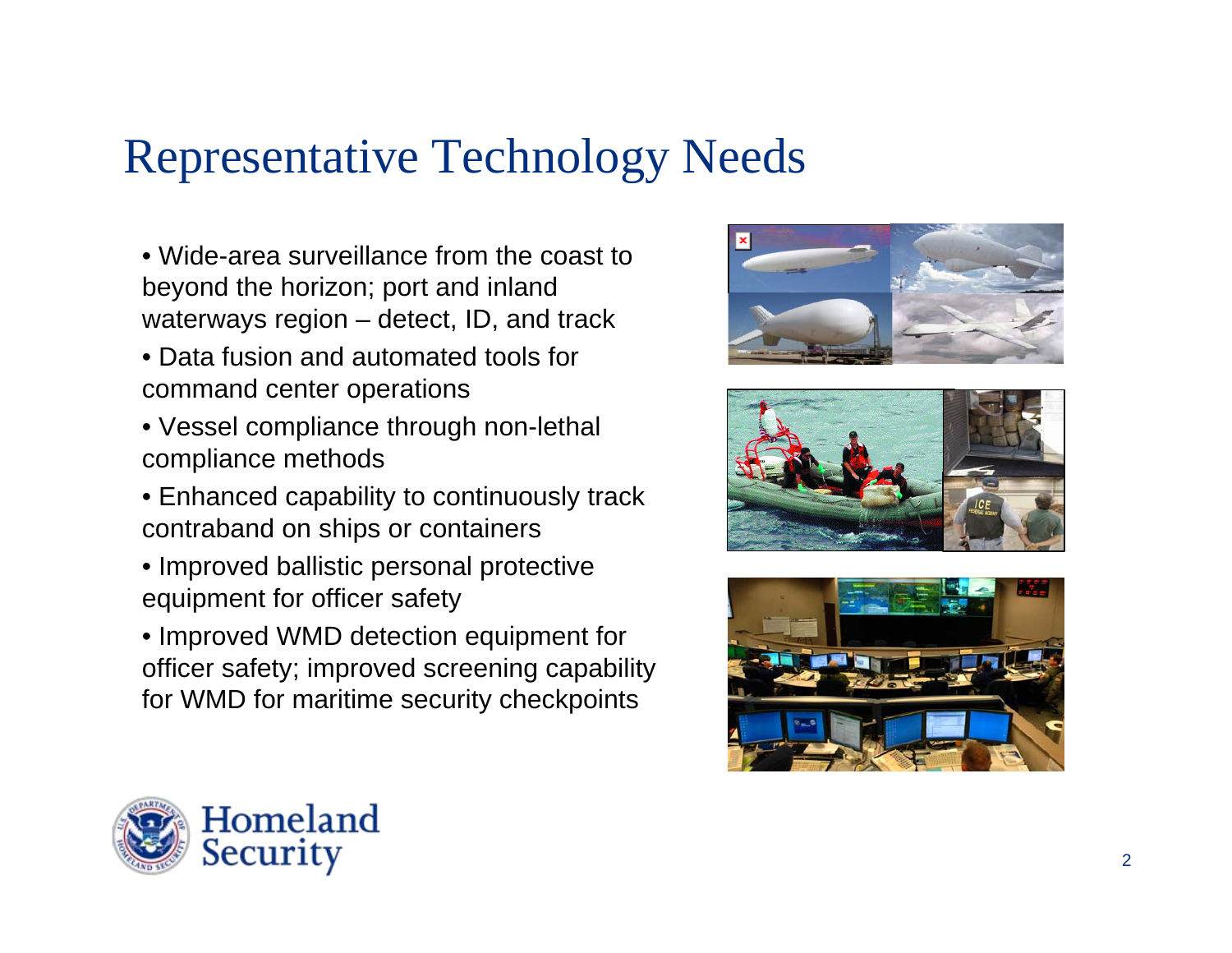# Wide-Area Surveillance

### **"Wide" area**

- From the coast to beyond the horizon
- Port region
- Inland waterways

### **Technology shortfall**

- Three capability areas:
	- Detection
	- **Identification**
	- **Tracking**



#### **Operator issues/concerns**

- $\bullet$ Legacy surveillance tools designed for supporting pre-9/11 mission set (response-oriented)
- Need for *persistent* surveillance capability
- Classification of small, stealthy vessels
- Ability to access and fuse intelligence data into actionable information

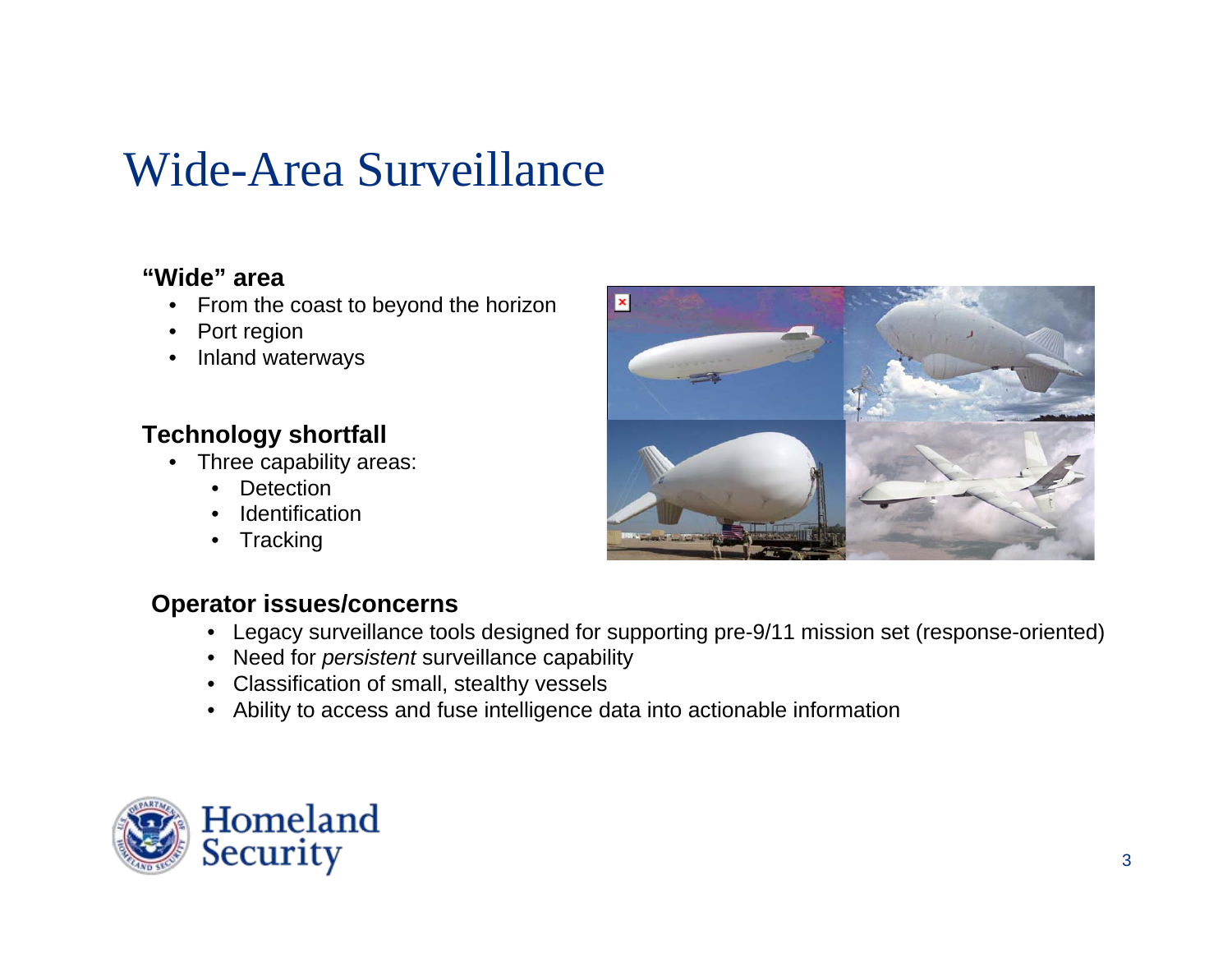# Wide-Area Surveillance (continued)

Cross-functional values of the technology

- Primary customers USCG, CBP (AMO)
- Planned partnership with other relevant agencies to prototype and evaluate long-term solutions to WAS sensor and platform requirements



- Demonstrate a persistent WAS COTS/GOTS capability to explore CONOPS and data integration issues
- Deliverable systems will be driven by the results of the demonstration and in conjunction with customer input throughout the program development process

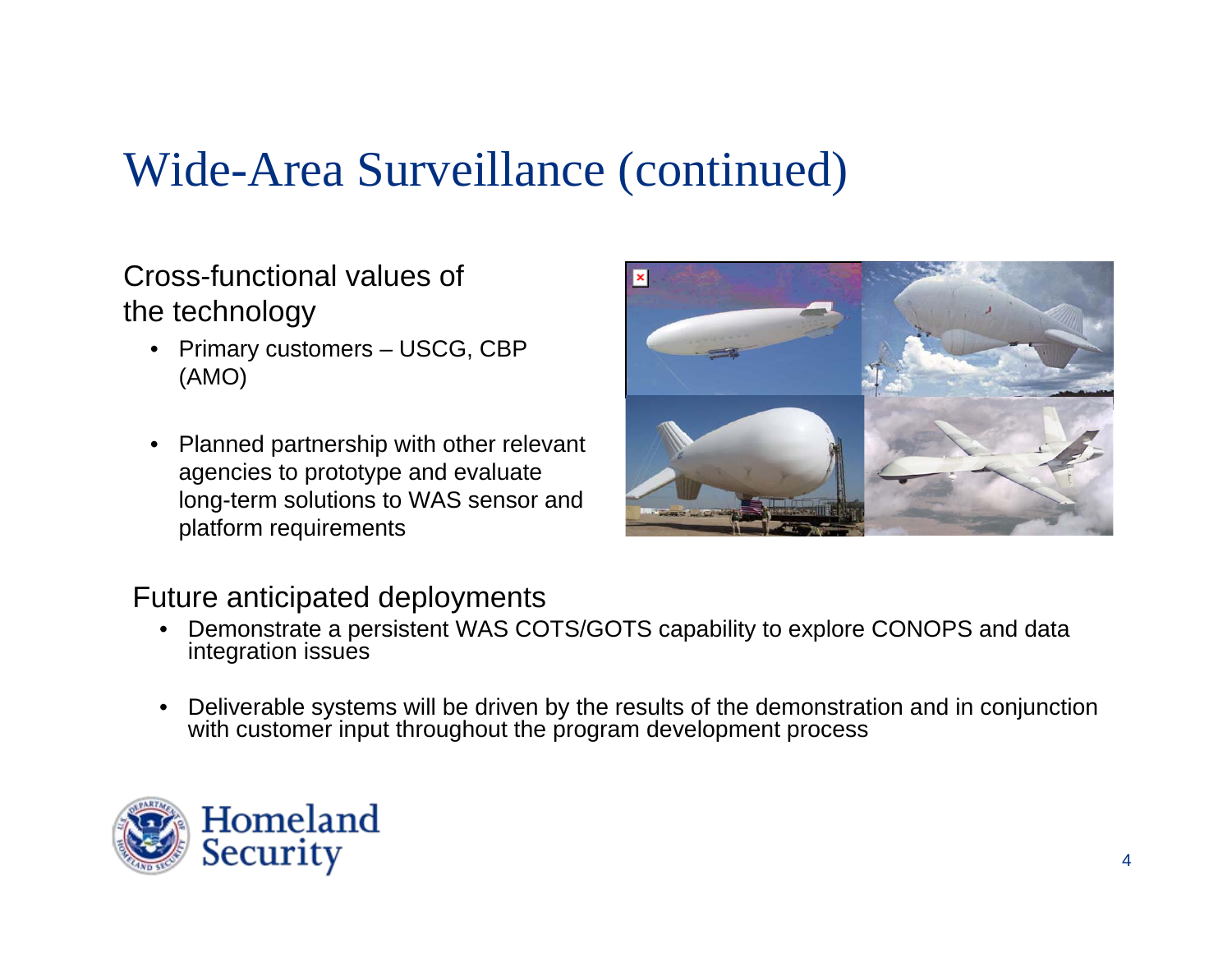# Data Fusion and Automated Tools for Command Center Operations

#### **Example – Response to the terrorist attacks of 9/11**

- Internal agency challenges
- Inter-agency coordination challenges

### **Technology shortfall**

- Situational awareness tools
- Decision support technologies
- Interoperability when not co-located
- Intelligence asset processing technologies
- *Success depends upon interoperability of multiple systems at differing levels of technological sophistication*

#### **Operator issues/concerns**

*Note – S&T is seeking to support the mandate in the Safe Port Act of 2006, Section 108, to establish interagency operational centers for port security at all high-risk priority ports*

- •Multiple sources of data Æ *timely*, *actionable* information
- •Balancing agency-specific capability requirements with those of response partners

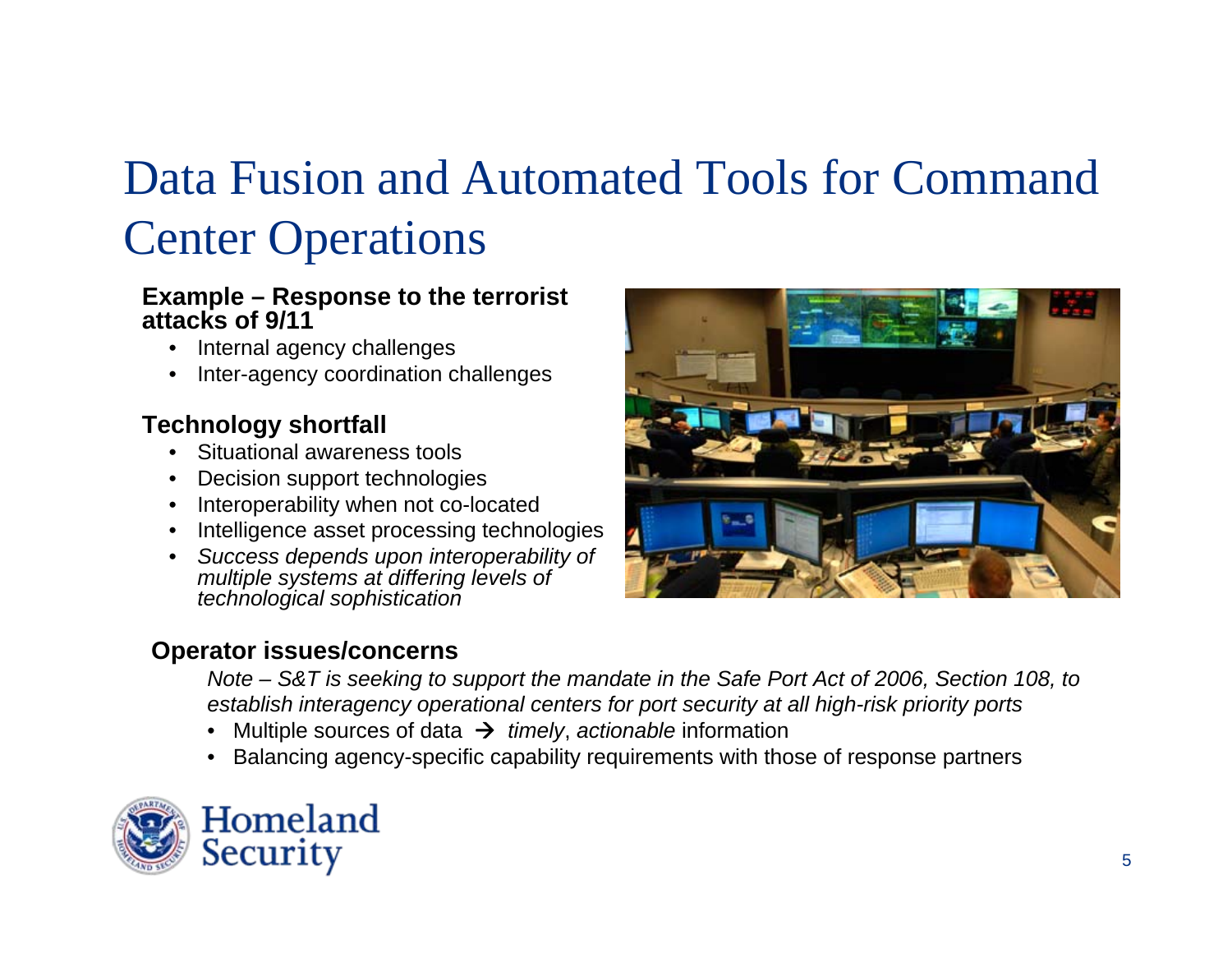# Data Fusion and Automated Tools for Command Center Operations (continued)

#### Cross-functional values of the technology

- Primary customer USCG
- "Port partners": CBP, TSA, Port Authorities, local metropolitan police and fire departments
- Technical challenges inherent in this effort will impact all agencies with operational responsibilities in response to national emergencies, including terrorist events and natural disasters

- Pilot program to assess, develop advanced situational awareness and collaboration tools
- Advanced fusion technologies



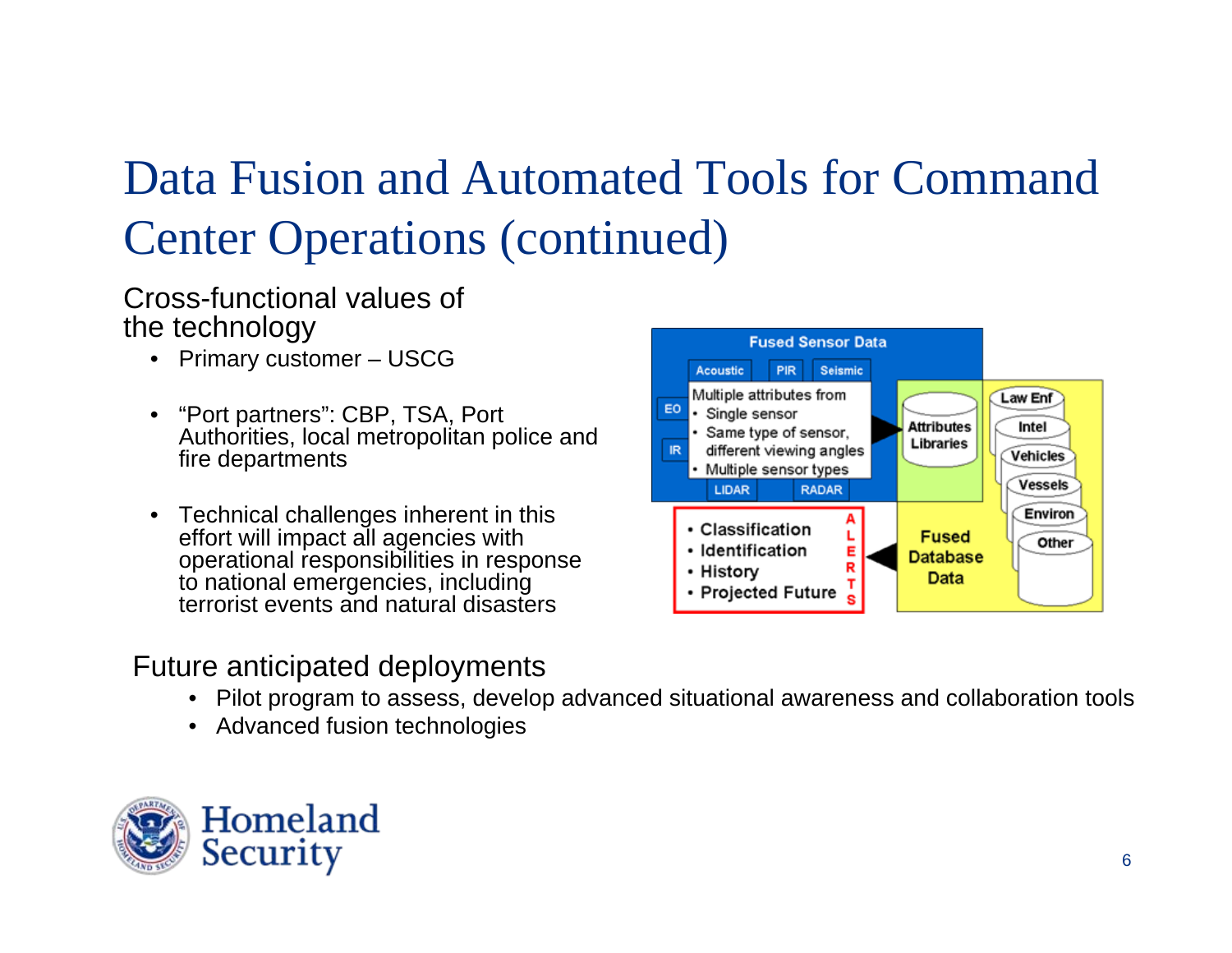# Vessel Compliance

**Border enforcement personnel have limited tools to compel the compliance of suspect vehicles/vessels**

**\* Border Security IPT crosswalk**

#### **Technology shortfall**

- Non-lethal
- Platform compatibility limitations
- Ability to stop multiple boat types
- Limiting collateral damage
- Leveraging technologies used to stop terrestrial vehicles

#### **Operator issues/concerns**

- Compatibility with current CONOPS
- Training and maintenance requirements
- Maximum safety during follow-on interdiction by law enforcement personnel



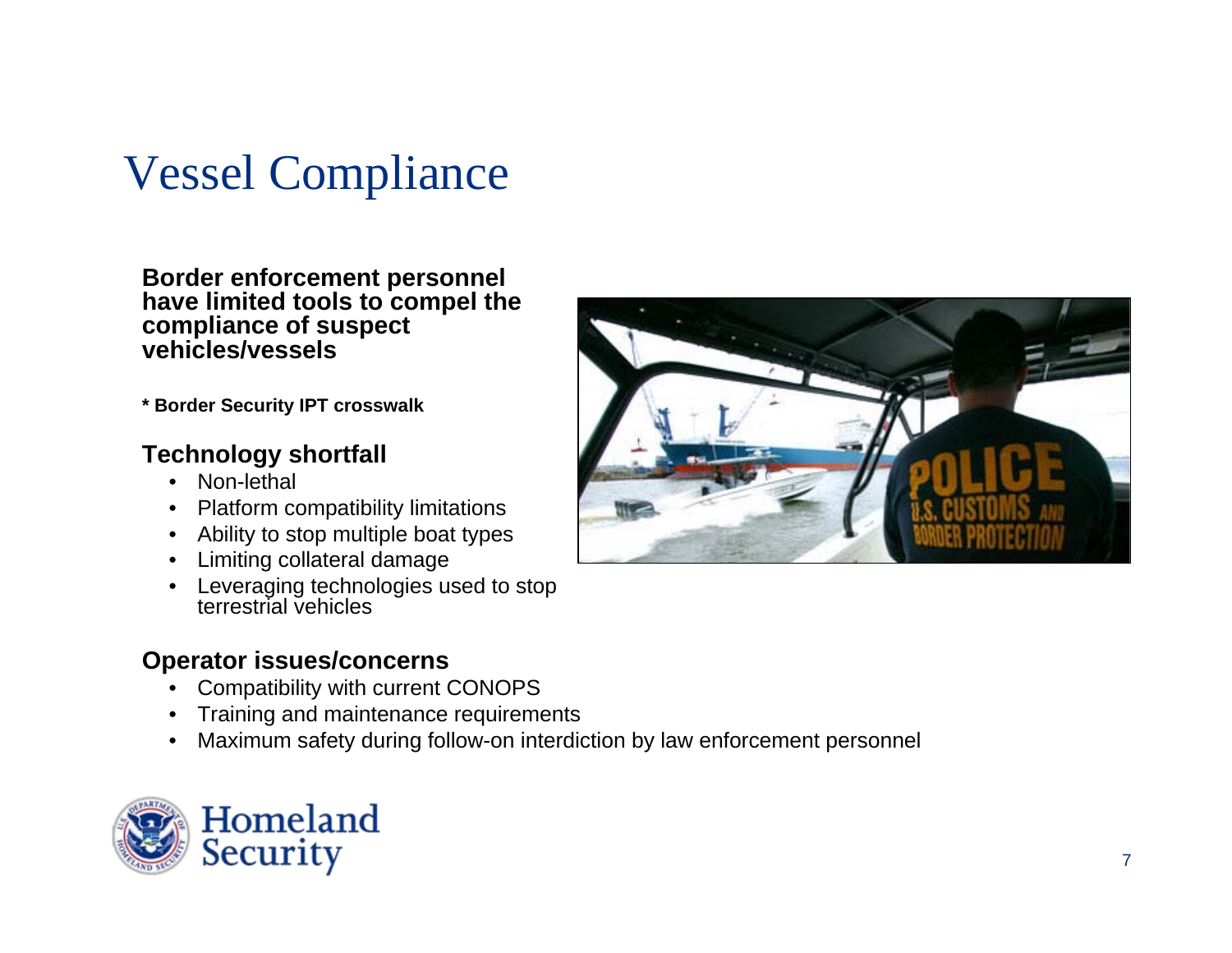# Vessel Compliance (continued)

#### Cross-functional values of the technology

- Primary customers USCG, CBP, and ICE
- Seeking technologies deployable from multiple platforms: vehicles, vessels, and aircraft
- Ideal solutions will be deployable against both terrestrial and maritime threats



- •Investigate EMP approaches for vehicles and vessels
- •Investigate and test feasibility of alternative technologies

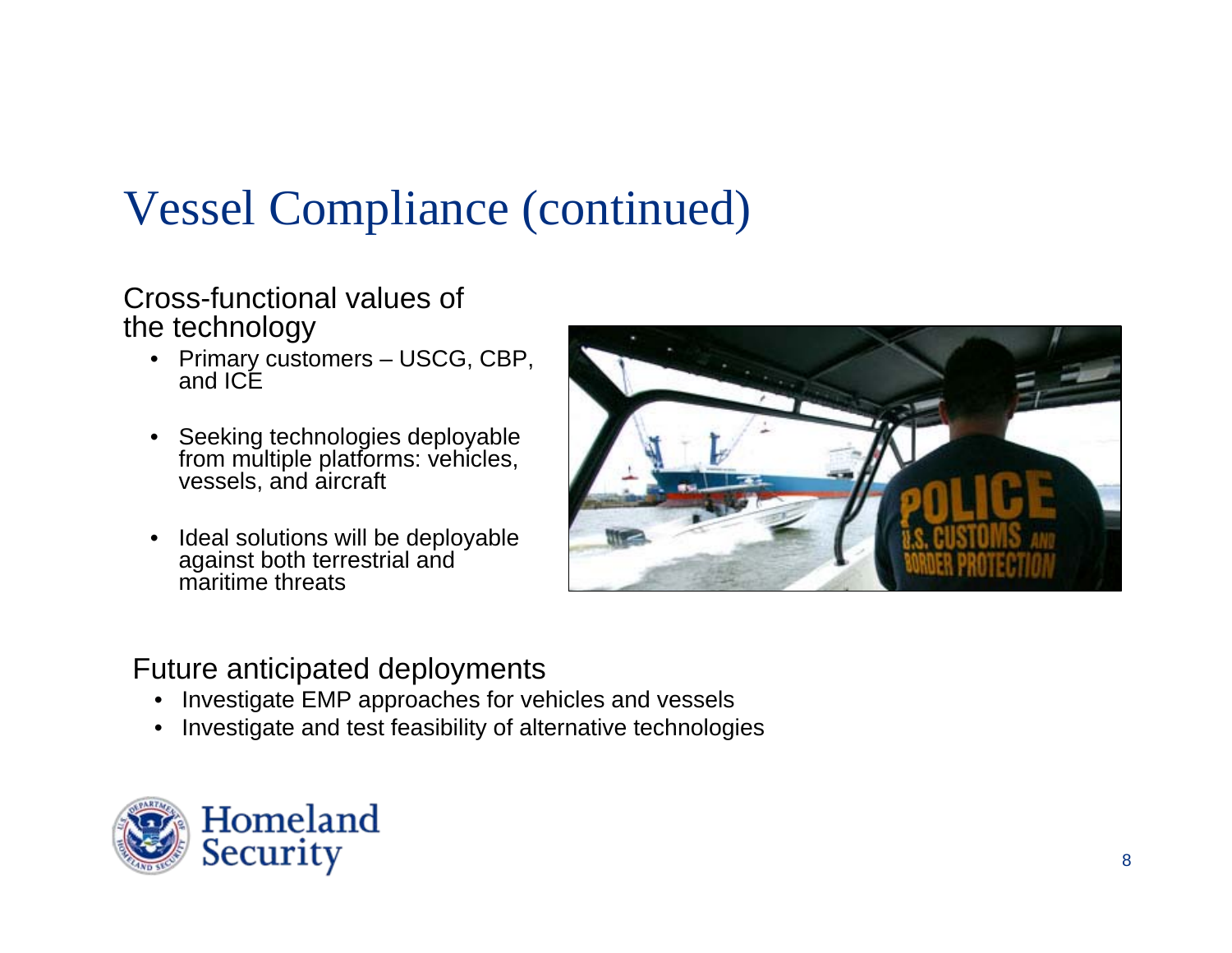# Border Officer Tools & Safety

**Provides technologies that will enable border security law enforcement agents to perform their tasks in a border security operation with a higher level of safety**

#### **Technology shortfall**

- Personal protective equipment (PPE)
	- Effectiveness against increasingly lethal ballistics
	- Weight restrictions
- Detection equipment
	- Handheld
	- "Through-the wall"
	- Humans and contraband

### **Operator issues/concerns**

- Suitable for use across with full spectrum of operational scenarios (PPE)
- Compatibility with DoD, DoJ, and state-of-the art industry equipment (PPE)
- Ease of use, minimal maintenance requirements (Detection equipment)



Homeland Security



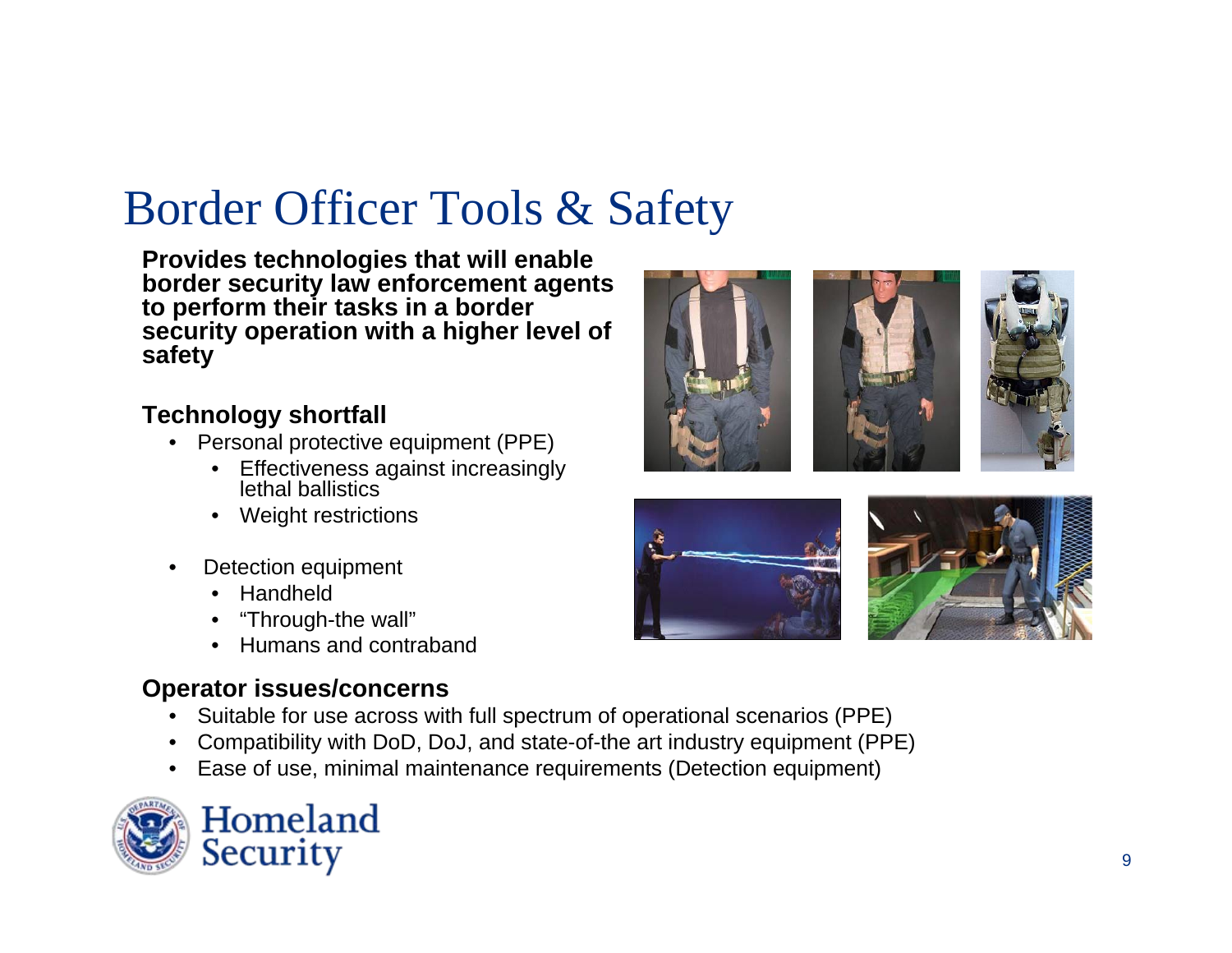### Border Officer Tools & Safety (continued)

#### Cross-functional values of the technology

- Primary customers USCG, CBP, and ICE
- Seeking solutions that will meet the requirements of all three agencies
- Success will result in the crosscutting desire to:
	- reduce officer fatalities
	- reduce illegal entry of people and contraband

- •Improved ballistic protection meeting the needs of multiple DHS enforcement agencies
- •Handheld inspection devices suitable for hidden compartments on ships or in vehicles